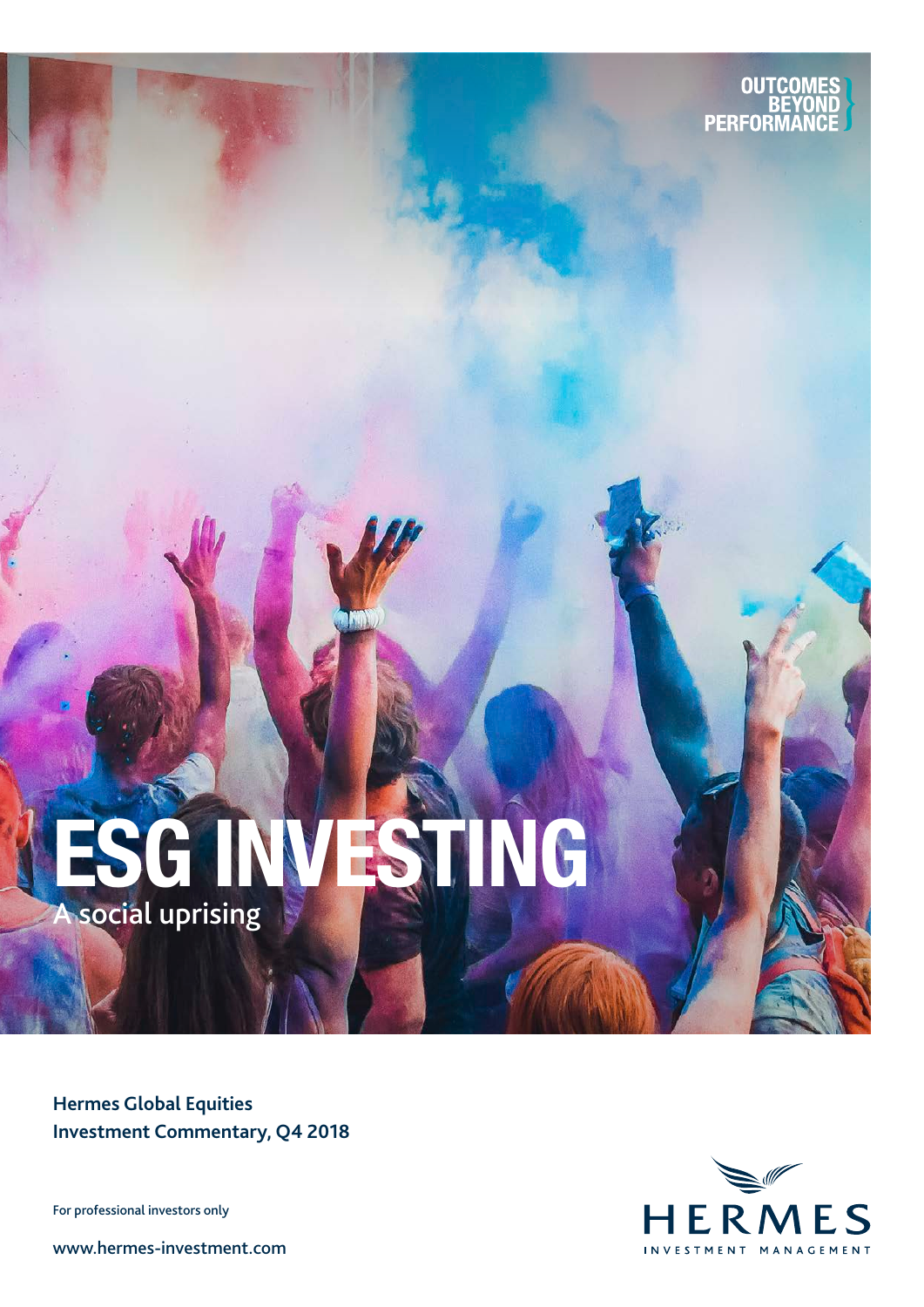

Companies with good or improving social characteristics have tended to outperform their lower-ranked peers on average by 15bps per month from 31 December 2008 to 30 June 2018.

This bolsters our decision to include social factors in our idea generation for the Hermes Global Equity ESG strategy since inception in 2013.

The stock-selection process of the Hermes Global Equity Core strategy, which only integrates the governance component of the QESG Score, will be enhanced to include social factors for markets outside North America.

The FAANGs – major US technology stocks that have driven the market recently – have disrupted the usually consistent performance of the governance factor, making it particularly ineffective in the past 12 months.

Our seminal paper, *ESG investing: does it just make you feel good, or isit actually good for your portfolio?*, published in 2014, demonstrated the performance benefits of integrating environmental, social and governance (ESG) factors into investment decisions.

It found a statistically significant link between the quality of corporate governance and shareholder returns: companies with strong corporate oversight have tended to outperform their poorly governed competitors by an average of 30bps per month from 31 December 2008 to 31 December 2013. This allowed us to systematically integrate the analysis of corporate governance into our stock-selection process. Two years later, we reaffirmed this finding in *ESG investing: it still makes you feel good, it still makes you money*<sup>1</sup> .

Today, we revisit our study, updating our results to better understand how ESG factors have impacted shareholder returns in the past 24 months. Contrary to our earlier analysis, we find that the governance premium has weakened and, for the first time, social factors now qualify as statistically significant.

We also detail how the investment landscape has changed since we conducted our inaugural study in 2013, as well as the evolution of our ESG investment process.

## ESG INVESTING, 2013-2018: FROM NICHE TO NORM

The world and the investment landscape have changed dramatically since 2013. One of the major developments has been the emergence of ESG integration, climate risk and transitioning to a low-carbon economy as important points of focus for investors, policy makers and companies alike.

Today, an onslaught of sustainability challenges exist due to policy, technological or climatic changes – and they are happening faster and more dramatically than many could have anticipated.

A slew of corporate scandals that have weighed heavily on shareprice performance, including Volkswagen's cheating in emissions tests and Facebook's data privacy breach, in the past five years have also highlighted the importance of – and accelerated the push towards – ESG integration in investment decisions.

The slow-burning success story of the past 10 years, the tobacco sector, has also come under fire recently as regulatory pressures, the move towards alternatives such as vaping, changing consumer habits and expectations of further interest rate rises weigh on the industry. The resulting stock-price reversal – following a decade of outperformance – is reassuring for investors that have feared sustainability concerns could be overlooked by the market.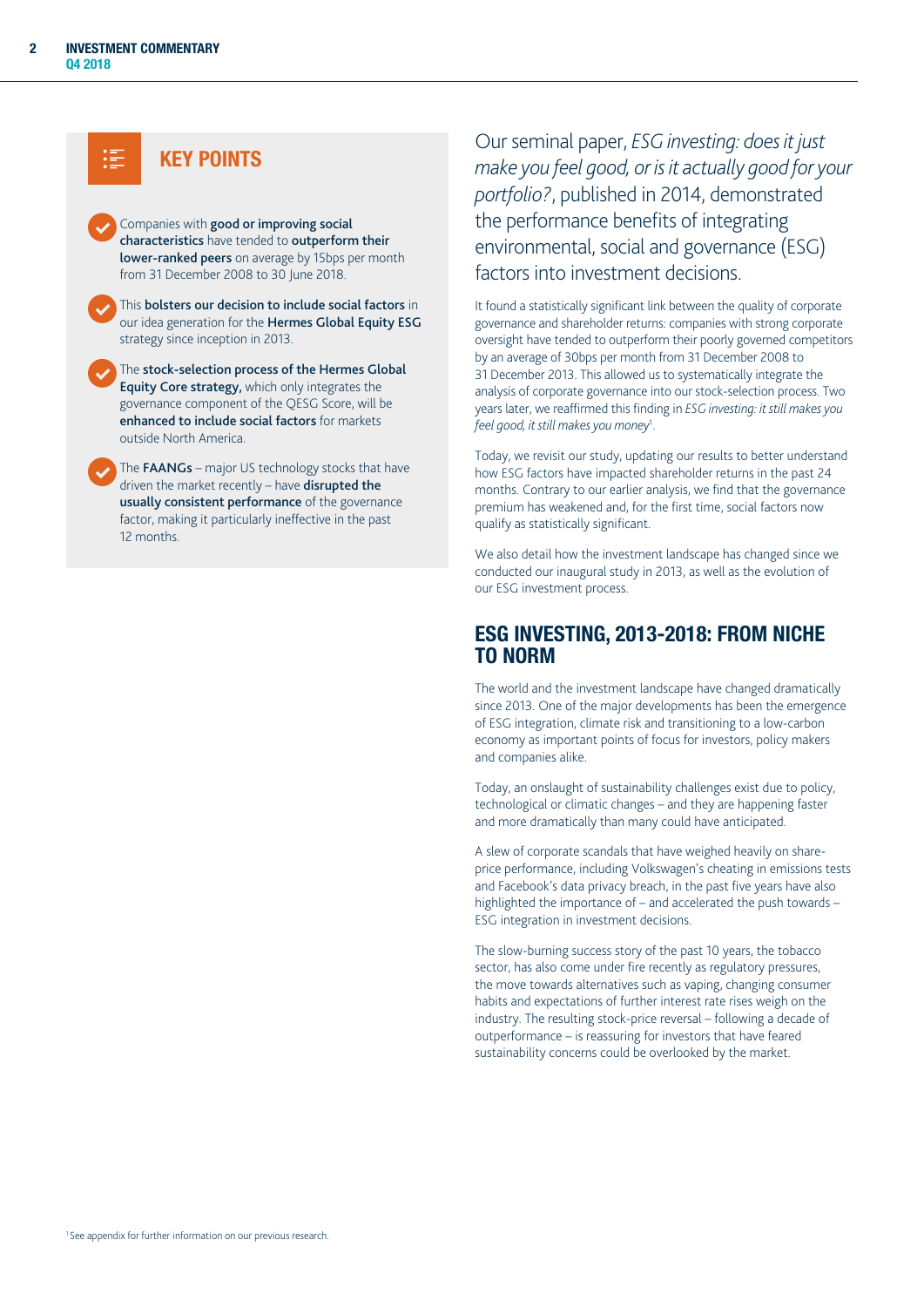## Investors and asset owners that are serious about considering climate-change risk recognise that more regulation and pressure is coming. Investors must therefore be prepared.

Meanwhile, climate change is no longer a risk of the future: the climate has and will continue to change. So far this year, Europe has experienced record heatwaves, the US has been devastated by deadly wildfires, flood-inducing downpours have pounded parts of Asia, and Cape Town has suffered severe water shortages. Meanwhile, new shipping lanes have emerged as ice caps melt in the Arctic.

The 2015 United Nations Climate Change Conference (COP21) marked a significant step forwards in the world's approach to tackling climate change. But the Paris Agreement, which commits signatory countries to keeping a global temperature rise this century well below 2ºC, does not go far enough. Investors and asset owners that are serious about considering climate-change risk recognise that more regulation and pressure is coming. Investors must therefore be prepared.

However, the widespread and rapid adoption of ESG analysis has led to a surge in ESG data providers, with some even attempting to build their own offering by drawing on data from other providers' to create a market consensus of ESG scores.

## OUR APPROACH TO ESG INVESTING

At Hermes, we believe there is no leading source of ESG data. The lack of standardised data on ESG matters means that ratings providers often use a company's sustainability report as an information source, thereby relying on information that companies voluntarily disclose. For that reason, we use research from more than 10 different data vendors, which allows us to strengthen our conviction when assessing specific ESG practices. As well as incorporating a wide range of research from leading providers – Sustainalytics, Trucost, Bloomberg, MSCI, FactSet, ISS and CDP – we draw on the insights of Hermes EOS, which advises on proxy votes and engages company directors and executives about ESG risks that concern shareholders.

We also believe that a company's ESG profile must be assessed relative to its geographic location and the industry in which it operates, as well as using forward-looking metrics, which provide a view of current and future ESG risks. This helps us identify companies that are undergoing a real improvement – or deterioration – in their ESG metrics.

It is also crucial to fully understand the materiality of a company's ESG risks: some companies' risks are deemed so severe, such as the use of child labour in the supply chain, that they counteract sound ESG corporate practices, like a strong remuneration policy or low carbon emissions.

These principles help us construct a quantitative assessment of a company's ESG metrics – its QESG Score – relative to its peers and to determine how its ESG profile is changing<sup>2</sup>.

|                                                                                   | <b>Environmental</b>                                         | <b>Social</b>                                           | <b>Governance</b>                                      |
|-----------------------------------------------------------------------------------|--------------------------------------------------------------|---------------------------------------------------------|--------------------------------------------------------|
| <b>Processes</b><br>Does the company have appropriate<br>policies and procedures? | Water management,<br>quality of disclosure, etc              | Health and safety policy,<br>human rights policy, etc   | Business ethics policy,<br>remuneration policy, etc    |
| <b>Reality</b><br>How is the business performing?                                 | Carbon risk reporting,<br>waste from production, etc         | Lost time incident rate,<br>exposure to inequality, etc | Board independence,<br>exposure to controversy, etc    |
| <b>Trend</b><br>How is the company changing<br>over time?                         | Carbon intensity levels,<br>renewable energy<br>targets, etc | Number of fatalities,<br>employee turnover rate, etc    | Change in diversity score,<br>engagement progress, etc |

Source: Hermes Investment Management as at October 2018. Note: this illustration uses example metrics to depict the QESG Score composition, it is not an exhaustive list.

#### Figure 1. The QESG Score acts as an early indicator of changing ESG risks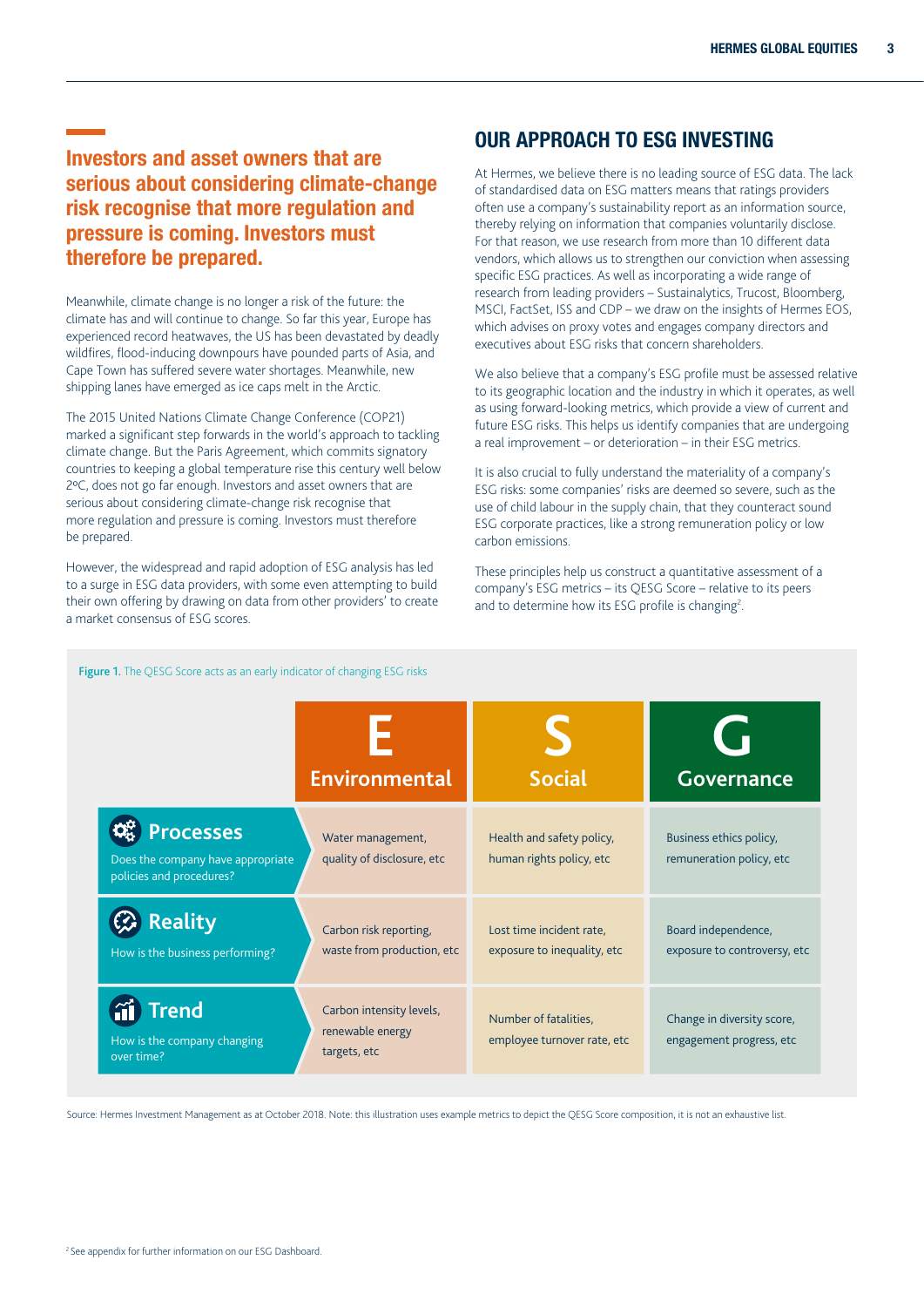## ESG INVESTING: FINDING VALUE IN ENVIRONMENTAL AND SOCIAL FACTORS

Armed with our objective method of assessing ESG risk, we have created historic scores for companies, enabling us to test whether those with the highest scores or most-improving ESG characteristics have tended to outperform<sup>3</sup>.

We found that companies with good or improving environmental, social or governance characteristics (those in the top decile) have on average outperformed companies with negative characteristics (those in the lowest decile). This is being driven by the strength of their corporate governance and, for the first time since our investigation began in 2014, social metrics. The impact of the environmental considerations is not statistically significant. This is clearly illustrated in figure 2.

Figure 2. ESG value is driven by corporate governance and social characteristics

Average monthly dispersion in total returns between companies in top decile and lowest decile on environmental, social and governance scores from 31 December 2008 to 30 June 2018.



As with our previous research, we found no evidence that companies with attractive environmental characteristics have tended to underperform. Investors can therefore integrate environmental considerations into their portfolios without fear of them detracting from performance.

We found that companies with good or improving environmental, social or governance characteristics have on average outperformed companies with negative characteristics.

Encouragingly, the result for the social factor is statistically meaningful: companies with good or improving social characteristics have tended to outperform their lower-ranked peers on average by 15bps per month from 31 December 2008 to 30 June 2018.

Meanwhile, the impact of governance reaffirms our key insight from our previous papers: companies with good or improving corporate governance have tended to outperform companies with poor or worsening governance, but by 24bps per month on average – down from a monthly average of 30bps.

We now explore the results of each factor in further detail.

## The environmental factor: a promising future?

While the impact of the environmental factor is not statistically meaningful, two interesting observations emerged during our research:

- The average monthly spread between the highest- and lowestranked companies is more consistent when categorised by calendar year, rather than across the entire nine-year time period: for seven consecutive years in the run-up to COP21, companies with better environmental characteristics outperformed those in the lowest decile, and they have underperformed thereafter (see figure 3).
- **Environmental factors are more effective during down markets than** bull markets: in downturns, companies with poor environmental performance have lagged their peers by 19bps. Our findings indicate that environmental factors should be viewed through a quality lens, perhaps – in recognition that they can be useful in helping to limit downside risks but ineffective during bull runs.

#### Figure 3. The environmental factor is more consistent on an annual basis

Average monthly dispersion in total returns between companies in top decile and lowest decile on environmental factors for each calendar year from 31 December 2008 to 30 June 2018.



Source: Hermes Investment Management as at 30 June 2018.

The value of investments and income from them may go down as well as up, and you may not get back the original amount invested. It should be noted that any investments overseas may be affected by currency exchange rates. Past performance is not a reliable indicator of future results.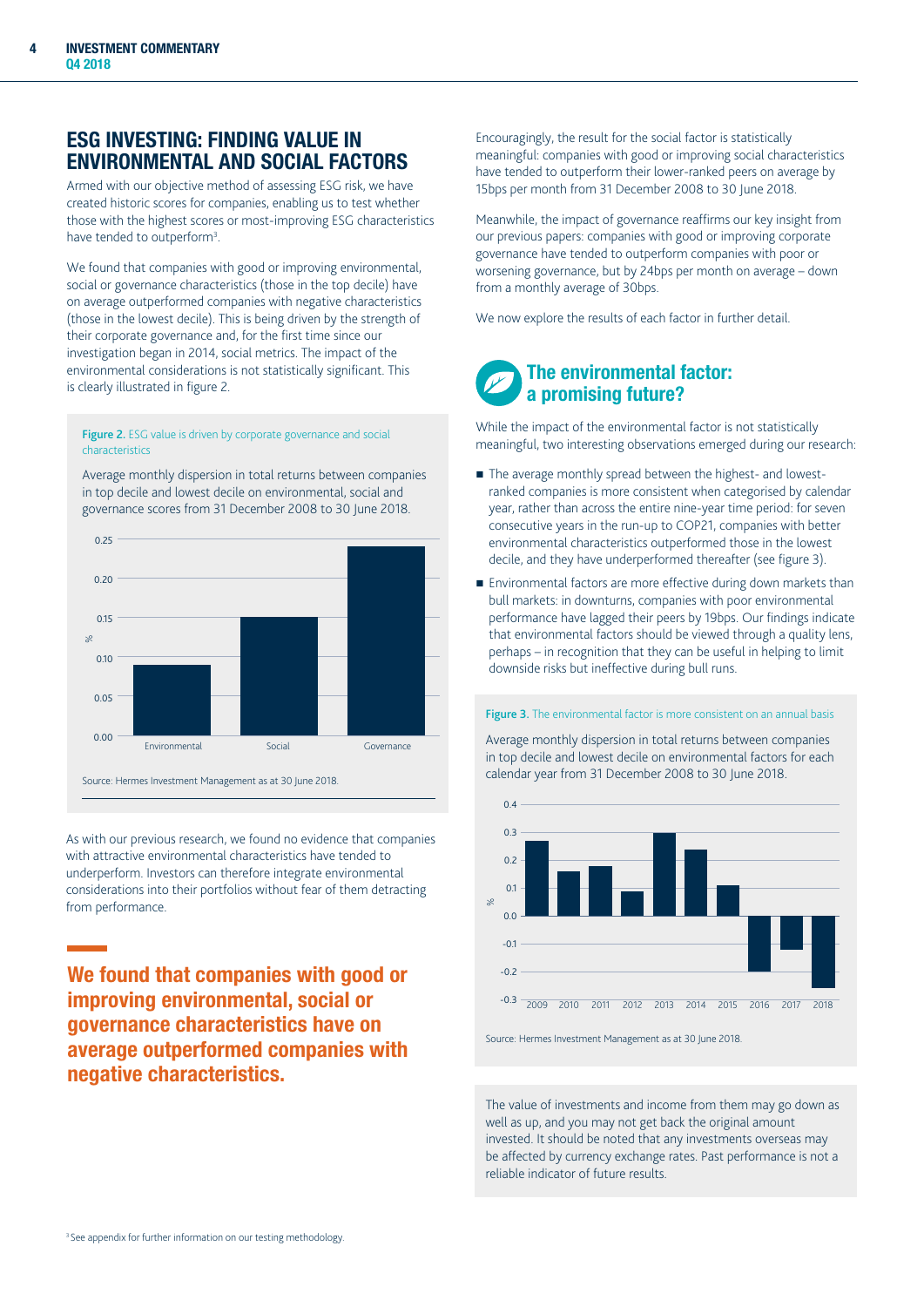## The power of social

As aforementioned, social factors now qualify as statistically significant, with our latest study revealing that companies with poor or worsening social practices consistently underperformed their peers by 15bps each month since the beginning of 2009. This follows the same pattern as previously observed for governance: the value of the social factor is its ability to identify underperforming companies as opposed to outperformers (see Figure 4).

The consistency in the underperformance of these companies is further highlighted by plotting the dispersion in total returns on social factors by calendar year (see Figure 5). There is, however, some volatility among the highest ranking companies. This suggests that we should focus on avoiding the lowest ranked companies rather than seeking the highest ranked stocks.

#### Figure 4. Companies with the lowest ranked social scores tend to underperform

Average monthly total returns for companies in each decile based on social factors, from 31 December 2008 to 30 June 2018.



Figure 5. Relative returns of companies with the poorest social practices compared to the average company

Average monthly dispersion in total returns between the average company and companies in the lowest decile on social factors for each calendar year from 31 December 2008 to 30 June 2018.



## According to our study, companies with poor or worsening social practices consistently underperformed their peers by 15bps each month since the beginning of 2009.

Interestingly, the social premium also emerges in our regional analysis: it is shown to be effective in Japan and yielded moderate payoffs elsewhere in Asia and in Europe. However, it has been ineffective in North America.

Meanwhile, the social indicator is also present in our sector analysis, although the effect does not seem to be universal (see figure 6). For instance, there is a negative relationship between social scores and shareholder returns in the following sectors:

- Consumer Staples: this reflects the dominance of tobacco companies, which score poorly on social factors but have delivered strong returns before 2017
- Health Care: changes in regulation, discrepancies across regions, repeated product recalls and miss-selling scandals may be clouding the ability of quantitative ESG data analyses to fully understand the sector
- Real Estate: this is a new sector, which means that the data available on the effectiveness of ESG factors spans a shorter time series than in other industries

#### Figure 6: The social premium shows up in our sector analysis

Average monthly dispersion in total returns between the average company and companies in the lowest decile on governance scores by sector from 31 December 2008 to 30 June 2018.



Source: Hermes Investment Management as at 30 June 2018.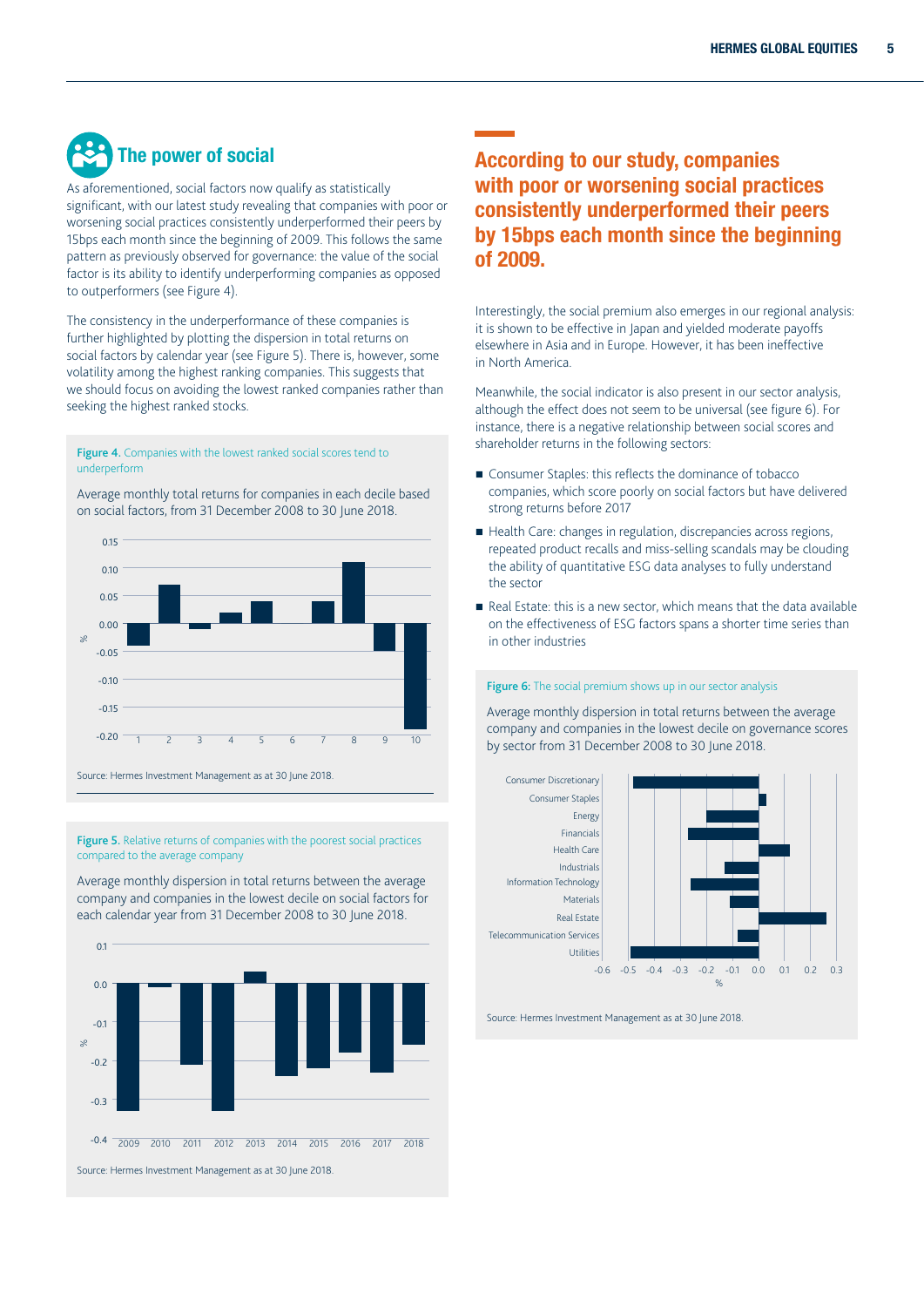

## FAANGs take a bite out of the governance premium

As we concluded in our earlier studies, the governance indicator has been shown to be effective: well-governed companies have tended to outperform poorly governed companies since the start of 2009. And while our latest research reaffirms this, it also shows that the governance factor has been particularly ineffective in the past 12 months: during this period, poorly governed companies have tended to outperform well-governed companies.

Figure 7. Role reversal: poorly governed companies outperform well-governed peers in the six months to April 2018

Average dispersion in total returns between the average company and companies in the lowest decile on governance factors for each month from 31 December 2008 to 30 June 2018.



Before November 2017, the longest period during which poorly governed stocks outperformed well-governed companies was three months in 2013. But in the six months to April 2018, poorly governed companies have outperformed their well-governed peers (see figure 7).

#### **Why the step-change?**

Although the long-running bull market owes a lot to the electrifying rise of the tech sector, this six-month period highlighted the narrow leadership of the US stock market: it was dominated by the headlines of FAANGs – Facebook, Amazon, Apple, Netflix, and Google, now Alphabet.

These hyper-growth companies – businesses typically at an early stage of their life cycle and experiencing stellar growth rates but often trading at high multiples – have delivered incredible returns, propelling the market to record highs despite already lofty valuations. But these names, as relatively young disruptive companies, often do not meet traditional ESG standards and score quite poorly on governance factors. Indeed, three of the five FAANGs ranked in the lowest decile of governance in the six months to April 2018. This finding suggests that the FAANGs disrupted the performance of the governance factor significantly during the six-month time period. What's more, the result is not entirely surprising. As with our previous research, figure 8 reveals that corporate governance was a less effective predictor of shareholder return within the technology sector.

## In the six months to April 2018, poorly governed companies have outperformed their well-governed peers.

Furthermore, we hypothesised that it was the presence of hyper-growth companies that led to this result. Hyper-growth companies exist beyond the IT sector, and in figure 9, we partition the universe into hyper-growth and non-hyper growth companies to confirm our hypothesis: governance is less important for companies experiencing hyper growth (see our 2017 commentary *Valuation, not value* for further information).

#### Figure 8. Baring their teeth: FAANGs disrupt the governance factor

Average monthly dispersion in total returns between the average company and companies in the lowest decile on governance scores by sector from 31 December 2008 to 30 June 2018.



#### Figure 9. Governance is less important for hyper-growth companies

Average monthly dispersion in total returns between the average company and companies in the lowest decile on environmental, social and governance scores, and split into hyper-growth and non-hyper-growth companies from 31 December 2008 to 30 June 2018.



Source: Hermes Investment Management as at 30 June 2018.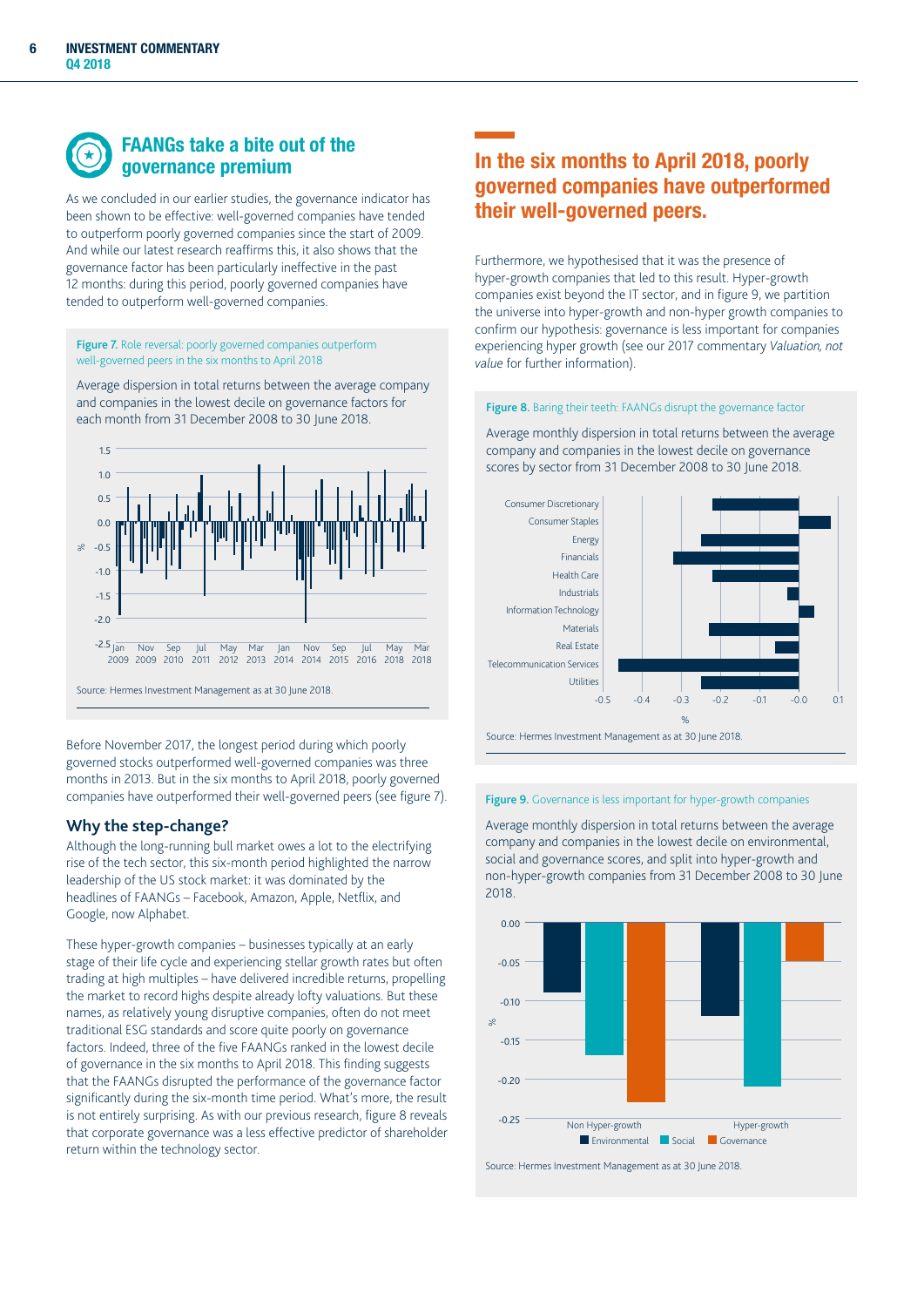## THE VALUE OF ESG

This study, which analysed correlations between companies with high ESG scores and shareholder returns since 2009, reinforced our earlier finding of a robust link between underperforming firms and poor governance. But this has weakened since 2016, reflecting the narrow leadership of the US stock market, which has been dominated by the FAANGs in recent times.

Contrary to our previous study, social factors now qualify as statistically significant. This serves to not only bolster our beliefs about the benefits of integrating ESG factors into investment decisions but it justifies our decision to systematically include the social component of the QESG Score, alongside the environmental and governance components, in our idea generation for the Hermes Global Equity ESG Strategy since its inception in 2013.

## Contrary to our previous study, social factors now qualify as statistically significant. This serves to bolster our beliefs about the benefits of integrating ESG factors into investment decisions.

Unlike our other strategies, the Hermes Global Equity Core Strategy only systematically integrates the governance component of the QESG Score into the team's stock-selection process. This will now be updated at the end of the year to include social factors in every company valuation for markets outside North America (where it has not yet been proven to be effective), enhancing our analysis of these risks. Meanwhile, environmental considerations will continue to be assessed as part of our fundamental due diligence on companies.

This ensures that ESG analysis is integrated into all of our investment decisions across each of our strategies – from idea generation to portfolio construction – helping us deliver more than just 'a feel-good factor'.

## APPENDIX

## ESG investing: our previous research



2014: Our inaugural study, *ESG investing: does it just make you feel good, or is it actually good for your portfolio?*, unearthed a strong correlation between corporate responsibility and shareholder returns. It found that companies with poor governance practices consistently underperformed their peers by up to 30bps each month.



2016: In our subsequent study, *ESG investing: it still makes you feel good, it still makes you money*, we found that the 30bps governance premium held true across different geographies and sectors, proving the widespread power of effective corporate governance.

## The ESG Dashboard: evolving to reflect developments in ESG investing

Since our 2014 study, ESG integration has evolved as an investment concept. As such, we have updated the methodology used by our bespoke analytical tool, the ESG Dashboard, to reflect developments within ESG investing and the availability of more information. The latest iteration of the ESG Dashboard demonstrates our continued focus on innovation and change, with the aim of improving our analysis of companies and therefore the long-term performance potential of our investment strategies. These changes include:

- Incorporating the MSCI ESG database with our ESG analysis
- Industry-specific key performance indicators to better align the QESG Score with the issues that matter to each company
- Geographic revenue decompositions to better determine how issues such as water scarcity and inequality impact a company's business
- A broader range of metrics, covering issues such as controversial tax planning exposure and diversity.

For more information, read about our ESG Dashboard and the improvements made to it in January 2018.

## Our testing methodology

Our score is built to use the data that we had available at the historic point in time, adopting new sources as they became available to us. In order to ensure sufficient historic data, we have limited the universe of companies to the MSCI World Index. This means our study only investigates developed markets.

We use the historic scores to create sector-neutralised rankings of companies based on the E, S and G scores. We subsequently form region-neutralised portfolios of companies with the highest E, S and G rankings and those with low rankings. This methodology ensures we are comparing like-for-like companies and eliminating sector or regional biases from our portfolios.